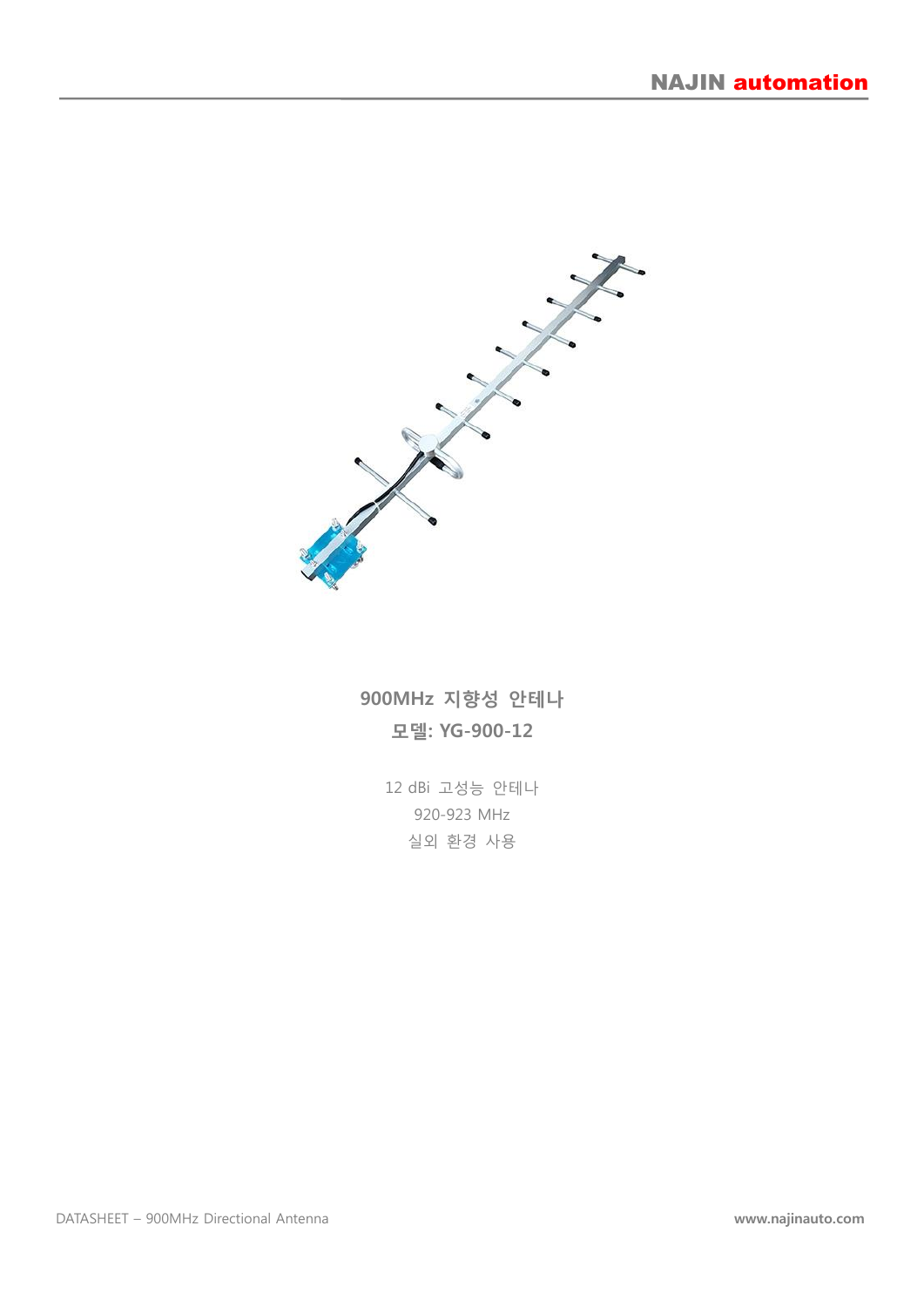#### 안테나 및 설치 환경

DIVA-ILM 및 DIVA-LIO 시리즈 제품은 지향성 안테나를 사용하여 13 킬로미터 이내의 무선 통신을 지원합니다. 장거리 무선 네트워크를 연결할 경우 가시권 확보를 위해 안테나를 지면에서 최대한 높이 설치하되 송수신 위치의 안테나 높이와 방향이 일치하도록 구성하시기 바랍니다. 또한 주변 낙뢰 보호 시스템을 반드시 확인한 후 안전구역 내에 안테나를 설치하시기 바랍 니다. 아래의 안테나 별 통신거리는 지면으로부터 8 미터 높이에서 가시권이 확보되는 기준으로 시험된 결과입니다.



- DIVA-ILM
- DIVA-LIO-DI2DO2
- DIVA-LIO-DI4
- $\bullet$  DIVA-LIO-DO4
- DIVA-LIO-DI8DO8
- $\bullet$  DIVA-LIO-DI16
- DIVA-LIO-DO16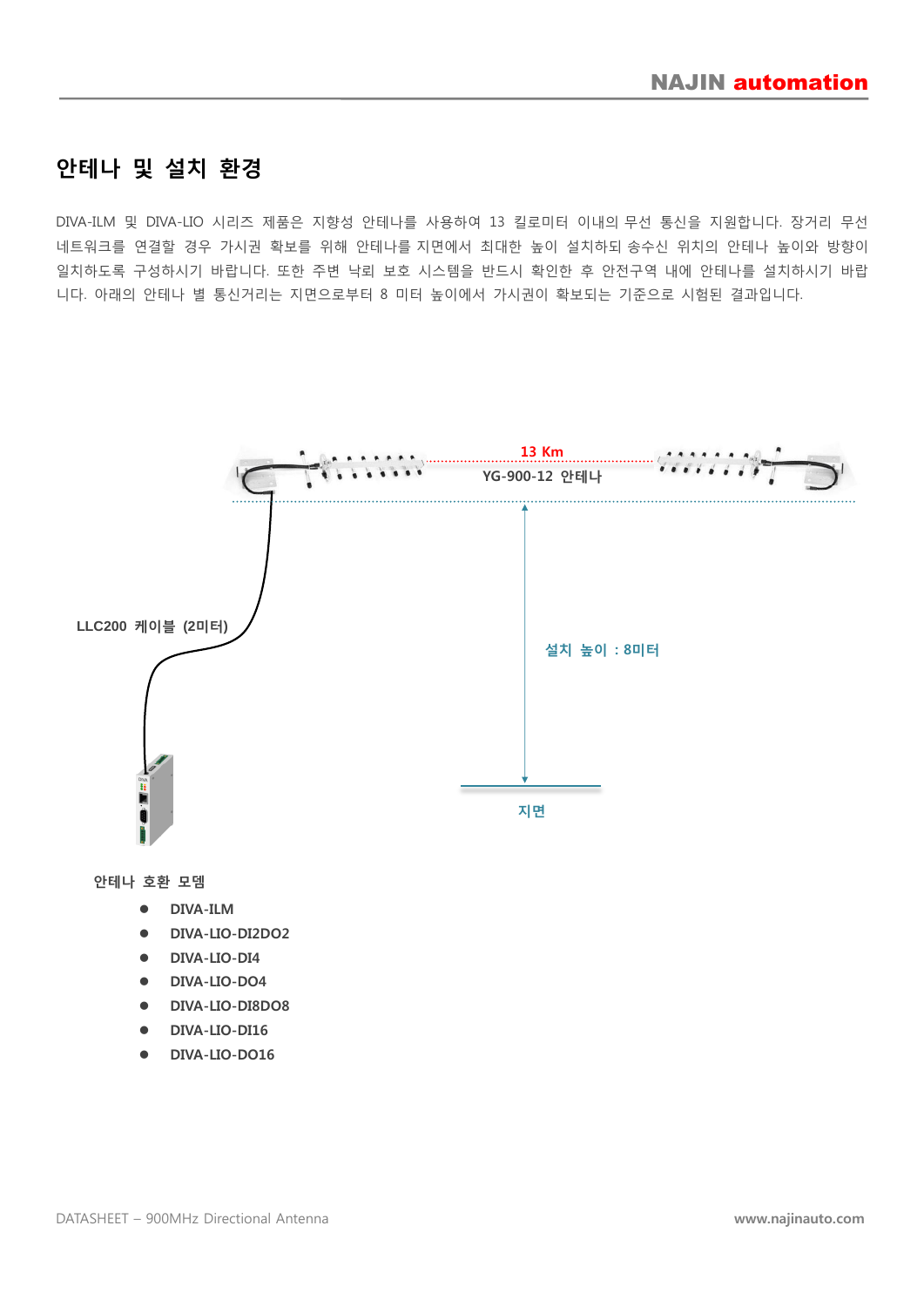# YG-900-12 사양서

| 설치 환경                | 실외                    |
|----------------------|-----------------------|
| 지원 주파수               | 824 - 960 MHz         |
| 이득                   | 12 dBi                |
| 밤폭                   | 수평: 36°, 수직:32°       |
| 전압 정재파 비 (VSWR)      | 최대 1.5                |
| 임피던스                 | $50\Omega$            |
| 커넥터                  | N-type Female         |
| Pole 규격              | $\varnothing$ 30 - 50 |
| <b>Wind Survival</b> | 145 MPH               |
| 크기 및 무게              | 550 x 180 mm, 0.5Kg   |



### Pattern